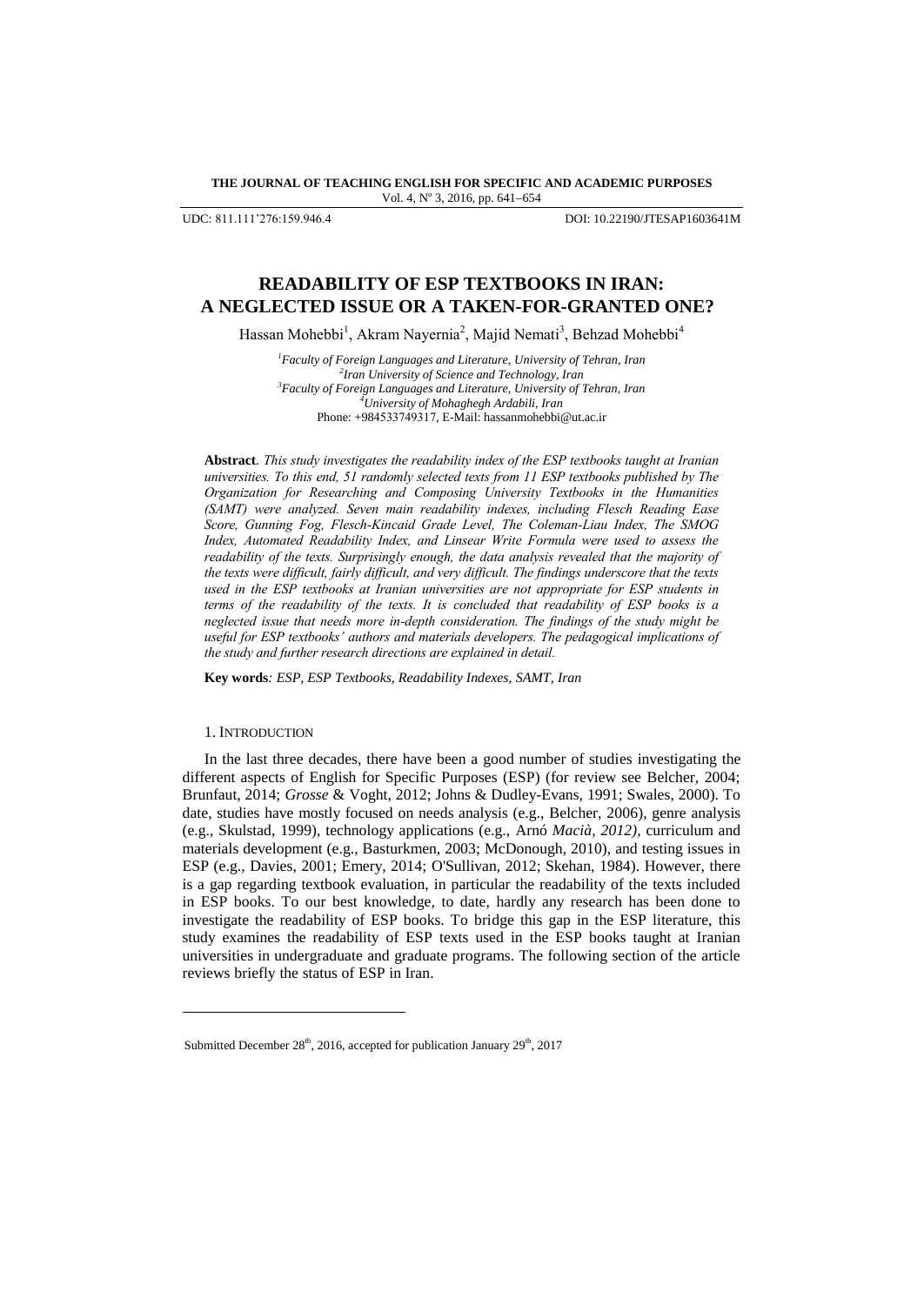### 2. ESP IN IRAN

According to the Curriculum and Textbooks Development Office [\(www.talif.sch.ir\)](http://www.talif.sch.ir/) which is the official organization for educational research and planning working under supervision of Ministry of Education, Iranian students start to learn English when they enter middle and high school levels. They have English course for six years. Having a highly centralized English language teaching curriculum, the local teachers have no voice and place in policymaking and expressing their viewpoints on the quantity and quality of the curriculum. Students have English classes between two and four hours each week. But, the output of English classes is not satisfactory due to various factors such as the curriculum, the textbooks, and the teachers. The main focus of English classes is on grammar, vocabulary, and reading comprehension; listening is not included in the syllabus and there are few speaking drills which are mainly aimed to practice grammar (Sadeghi & Richards, 2016).

According to higher education system curriculum in Iran, university students need to pass a two-credit Basic English course, a three-credit General English course, and a threecredit ESP course; however, based on their majors, these credits can be more or less in some cases. As Soodmand Afshar and Movassagh (2016) and Hayati (2008) rightly asserted, the majority of Iranian students and teachers are not satisfied with the ESP and EAP (English for Academic Purposes) courses. The reason behind this dissatisfaction might be the philosophy and practice of ESP in the context of Iranian universities. The ESP courses in Iran are merely designed to enable students to read for understanding texts and do a multiple-choice reading comprehension test and in some cases translate the texts just for the sake of doing an assignment (Hayati, 2008) because English in Iran is considered as a tool to have access to new knowledge and technology (Sadeghi & Richards, 2016) and obtain industrial and economic self-sufficiency (Atai & Mazlum, 2013) and there is a little oral interaction out of English classes especially in the last decade due to the sanctions and political issues surrounding Iran.

Hayati goes as far as to claim that there are tri-partite problems regarding ESP course in Iran, namely the teacher, the time, and the textbooks. In fact, there is lack of teachers who have expertise in both language and content (Soodmand Afshar & Movassagh, 2016). More importantly, there are no teacher training and teacher education programs devoted specifically to ESP teachers to educate teachers who have mastery of English and the technical knowledge. Moreover, the time devoted to English, in general, and ESP, in particular, is so limited that ESP courses do not yield any positive result. Finally, yet importantly, the textbooks compiled and used are not in line with the current theories of language education and ESP. The texts and tasks used in these ESP books are not communicative-oriented and there is no place for authentic tasks which need students' genuine interaction; most importantly, the texts used in the ESP textbooks in Iran seem beyond the English proficiency level of Iranian Students. This situation does not satisfy the students' needs in academic and vocational contexts; however, unfortunately, there is seemingly no will to take steps to enhance the quality of ESP courses in Iran. Due to the fact that textbooks are "primary learning tool given to students" (Sawyer, 1991, p. 307), investigating the textbooks is of primary importance.

We should add another factor for the failure of ESP courses in Iran, namely the general English language proficiency of ESP students. The ESP students are expected to be at intermediate and upper-intermediate level of general English language proficiencies;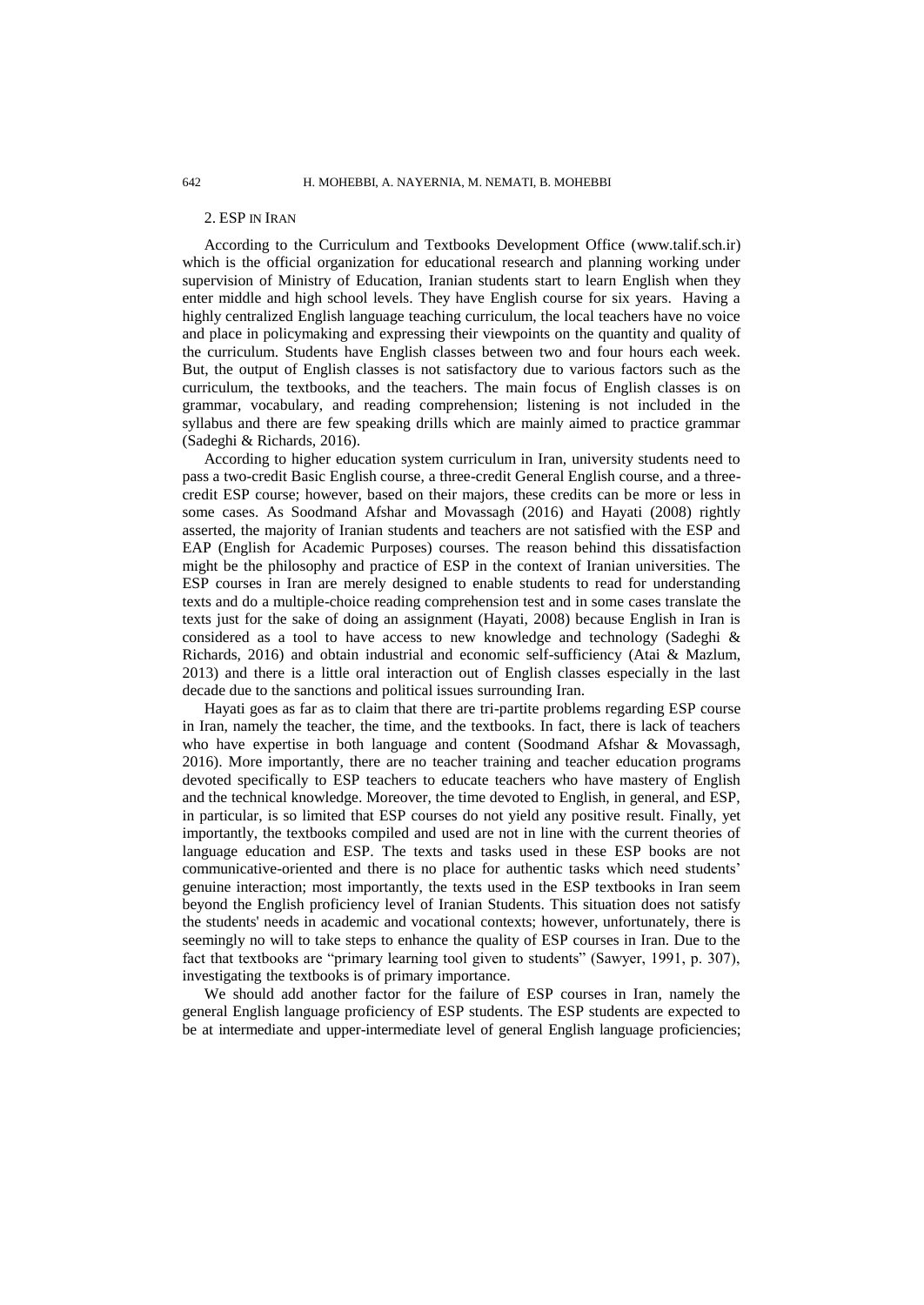but the evidence in Iran, based on our and our colleagues' experiences in ESP classes across the country, indicates that although the situation has been improved in recent years, the majority of ESP students are at the beginner or pre-intermediate level of English language proficiency. In addition, this situation varies from university to university and students' field of study plays a key role in their language proficiency. You may study Soodmand Afshar and Movassagh (2016) for a recent critical analysis of EAP education in Iran.

 The Organization for Researching and Composing University Textbooks in the Humanities (SAMT), founded in 1985, is affiliated to the Ministry of Science, Research, and Technology of Iran. One of the main missions of SAMT is to publish textbooks in the humanities needed by the Iranian universities at the academic level, in particular ESP textbooks. To date, SAMT has published more than 150 ESP books for different majors, including science, humanities, arts, medicine, and engineering. However, they suffer from the one-size-fits-all philosophy and, as already highlighted, are not in line with the current theories of language learning and ESP. It should be mentioned that although SAMT has recently updated and has provided sample lesson and ESP textbook templates [\(www.samt.ac.ir\)](http://www.samt.ac.ir/), it does not seem to meet the needs of ESP students in Iranian context. Hence, the situation of ESP courses in Iran, in particular the ESP textbooks warrants further research to encourage and convince policymakers and materials developers to make considerable changes in ESP curriculum and textbooks. In this study, as already mentioned, we aim to investigate the readability of the texts used in the ESP textbooks which is not researched yet in Iranian context. The next section of the paper elaborates on the reading and the factors influencing reading, in particular readability of texts.

#### 3. READING: THE FACTORS INFLUENCING READING

Armbruster and Anderson (1988) point out that we should take into account the following variables in selecting a textbook: the readability level of texts, appropriate use of illustrations, using clear subtitles, and using appropriate connective words and phrases. Reading is a complex cognitive activity which involves simultaneous linguistic processing and activating prior knowledge, storing information, and monitoring comprehension (Pulido, 2007). Specific reader characteristics, text properties, and the context in which reading takes place affect reading (Kendeou, Muis, & Fulton, 2011).Text-related variables, including readability, word characteristics, text characteristics, the presence of contextual clues, and reader-related variables like second language proficiency, especially second language vocabulary and grammar knowledge, cognitive and mental effort of second language learners, and world/background knowledge influences second language reading; in a nutshell, reading is a cognitive process which involves the interaction of multilevel linguistic features such as word, semantics, syntax, and cohesion (Fox, 2009; Leroy, Kauchak, & Mouradi, 2013; Sung, Chen, Cha, Tseng, Chang, & Chang, 2015). White (2012) summarizes 34 text features which can be facilitator and/or inhibitor in reading, which increase the difficulty of a reading task, and are inherent in reading difficulty.

Cognitive load theory (Sweller, 1994) distinguishes three sources of cognitive load: extraneous, intrinsic, and germane which affect learning. Extraneous cognitive load which is caused by presenting the material in a poorly designed layout or including redundant material is cognitive processing that does not contribute to learning (Mayer & Moreno, 2010; Moreno & Park, 2010). Instructional design and materials, in this case reading texts,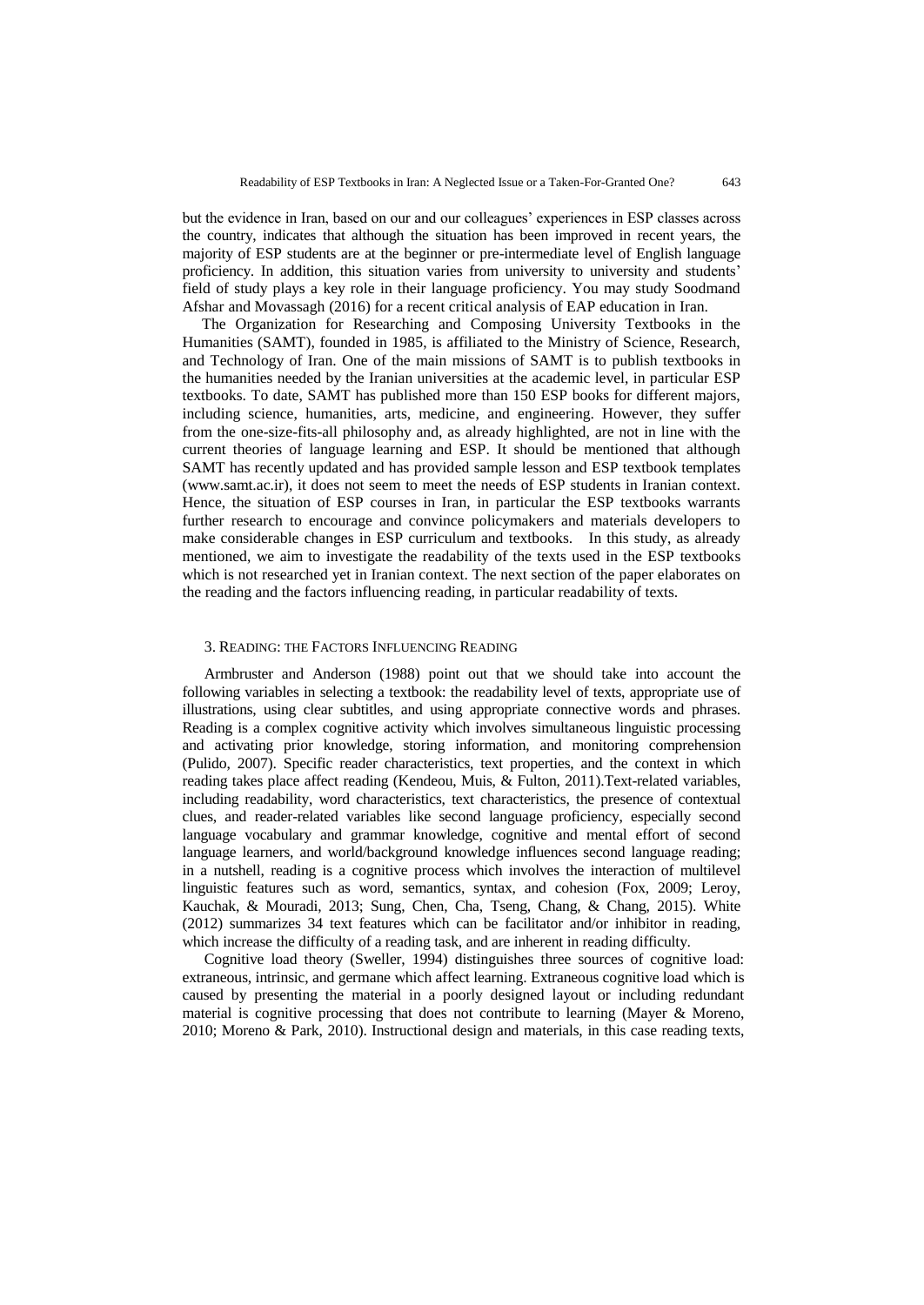should reduce the extraneous cognitive load resulted from inappropriate instructional procedures. Reducing the extraneous cognitive load is likely to free working memory capacity and enhance the germane cognitive load and facilitate learning (Sweller, 2005). Demonstrations, animations, simulations, exploratory environments, applying various modes, and modalities can impose extraneous cognitive load (Kalyuga, 2009). Therefore, one of the issues in reducing extraneous cognitive load should be checking the readability of the texts used in textbooks, especially ESP textbooks.

### 4. READABILITY

Tamor (1981) presents three operationalizations of text difficulty, namely text-based (objective), performance-based (behavioral), and a combination of the two (subjective). Readability as a text-based approach considers difficulty as characteristics such as syntax and vocabulary which are inherent in the text itself. Readability research has been the first attempts to provide guidelines for instructional texts (Sawyer, 1991).

It is argued that readability should be considered in textbook selection and materials development decisions (McConnell, 1983; Spinks & Wells, 1993). Wall (1969) called readability as a neglected criterion in textbook selection. Therefore, quantitative readability indexes can be useful in objective assessment of text difficulty or complexity and resolve the perceived problems related to relying on subjective human judgment about difficulty, complexity, and readability of a text (Sung, Dyson, Chen, Lin, & Chang, 2015). Considering readability as an indicator of text difficulty and complexity is in line with the verbal efficiency theory which assumes that processing capacity is limited; consequently, processing less frequent and rare words takes longer time and energy which makes a text difficult and/or complex (Reed & Kershaw-Herrera, 2016).

Providing students with accessible and well-matched texts to reader abilities has always been challenging for educators and material developers. In fact, text readability or text difficulty and accessibility is a crucial but neglected issue in Applied Linguistics (Fulcher, 1997). The philosophy behind readability is to produce texts matched to the abilities and needs of learners (Wray & Janan, 2013).

Since 1920, more than 50 formulas have been developed to assess text difficulty based on lexical or semantic features and sentence or syntactic complexity (Crossley, Grrenfield, & McNamara, 2008). Readability formulas have been the dominant paradigm for assessing text readability (Williamson, 2008) which can serve as handy and effective tools for (less-experienced) teachers in adopting materials (Parker, Hasbrouck, & Weaver, 2001). As Bailin and Greeneafstein (2001) rightly underscore, "a readability formula can return a numerical score, giving the user the sense of knowing the precise level of difficulty of a text" (p. 286). It seems that teachers' awareness of readability concerns might enhance reading instruction (Kasule, 2011). Readability indexes can help teachers and learners know the estimated level of a text in advance and decide whether to read a text or not (Zamanian & Heydari, 2012). More interestingly, these indexes are freely available, user-friendly, and can be interpreted easily.

As already mentioned, there are many readability formulas to assess the readability of texts. Mostly, the readability formulas take into account one or more of text variables such as percentage of high frequency easy words, percentage of hard words, average number of words per sentence, average number of syllables per word, number of single syllable words, or number of multiple-syllables words (Begeny & Greene, 2014). The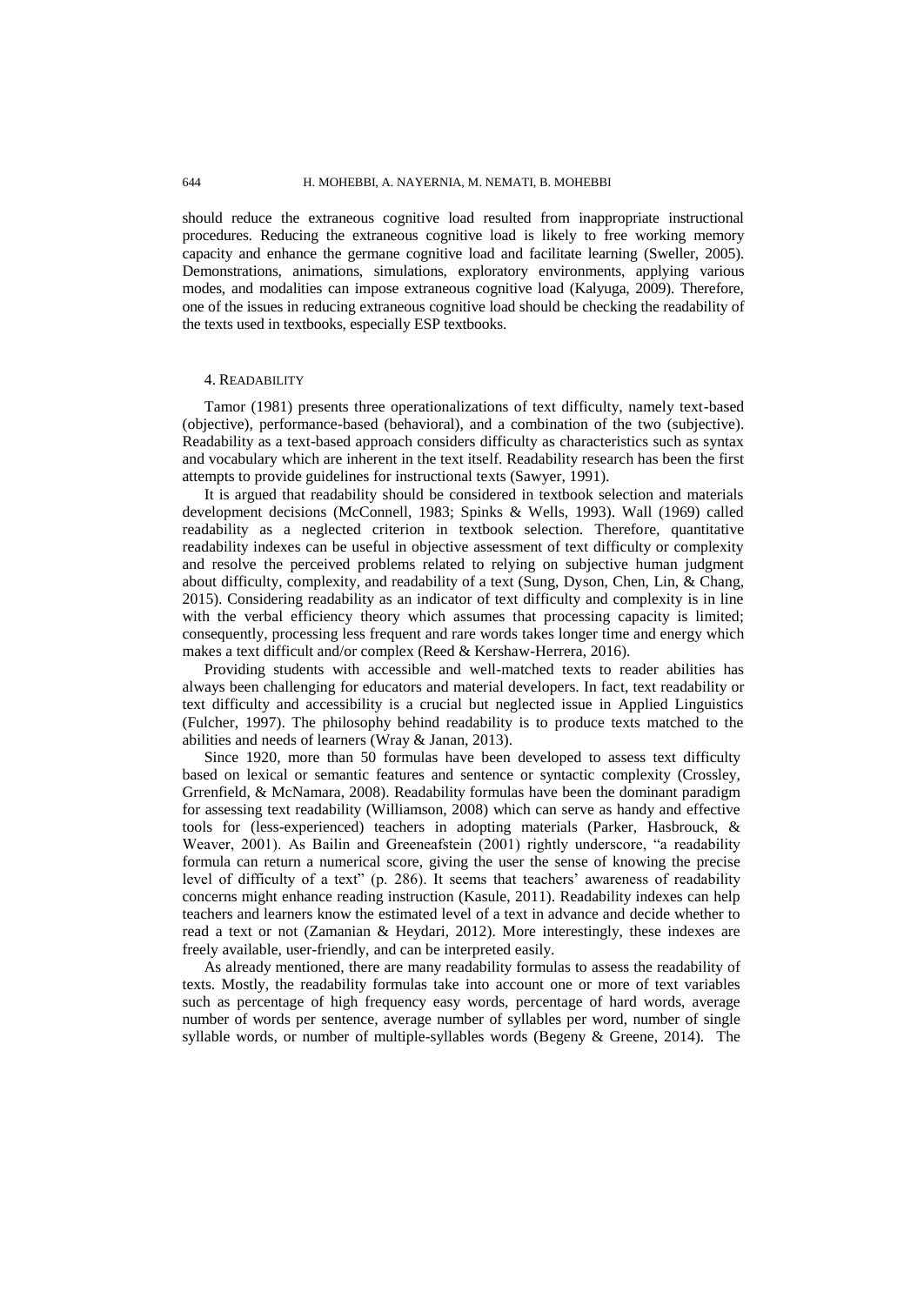philosophy behind these formulas is that texts that contain shorter sentences and words and more frequent words are more readable than texts with longer sentences and less frequent words (Benjamin, 2012).

The next section explains the most reliable and commonly used readability indexes. These indexes are based on multisyllabic words and sentence length that are argued to be the two strongest predictor variables of reading difficulty (Schneider, 2011).

### *Flesch Reading Ease Score*

The Flesch Reading Ease Score is based on a 0-100 scale. A higher score indicates the text is easier to read and comprehend and a low score warns that the text is difficult to read and understand. According to the Flesch Reading Ease Score, the best text is expected to contain shorter sentences and words. The score between 60 and 70 is largely considered acceptable ("Flesch–Kincaid readability tests", 2016). Table 1 represents the criteria for assessing the readability of a text based on Flesch Reading Ease Score.

Table 1 The Flesch Reading Ease Score

| <b>Readability Score</b> | <b>Text Difficulty</b>  |
|--------------------------|-------------------------|
| $0 - 29$                 | Very Confusing          |
| $30-49$                  | Difficult               |
| 50-59                    | <b>Fairly Difficult</b> |
| 60-69                    | Standard                |
| 70-79                    | <b>Fairly Easy</b>      |
| 80-89                    | Easy                    |
| 90-100                   | Very Easy               |

### *Gunning Fog*

The Gunning Fog index assesses the readability of English writing. Precisely speaking, it indicates the years of formal education a person should have to understand a text on a first reading. The ideal index is 7 or 8. Indexes above 12 are interpreted too hard for most of persons to read ("Gunning fog index", 2016).

#### *Flesch-Kincaid Grade Level*

Flesch-Kincaid Grade Level is used to assess the difficulty of technical manuals. The score obtained corresponds with a grade level. For instance, a score of 12.5 would indicate a student in  $12<sup>th</sup>$  grade or first year of college can read and understand the text ("Flesch–Kincaid readability tests", 2016).

#### *The Coleman-Liao Index*

Generally, The Coleman-Liao Index gives a lower grade value than the other readability indexes. Based on USA grade level, the Coleman-Liao Index provides the grade level that readers need to comprehend a text. For example, if the output index is 10.6, then the text would be appropriate for a  $10<sup>th</sup>$  or  $11<sup>th</sup>$  grade student ("Coleman–Liau index", 2016).

### *The SMOG Index*

The SMOG Index estimates the years of education needed to understand a piece of writing. It is widely used in assessing consumer-oriented healthcare materials ("Smog",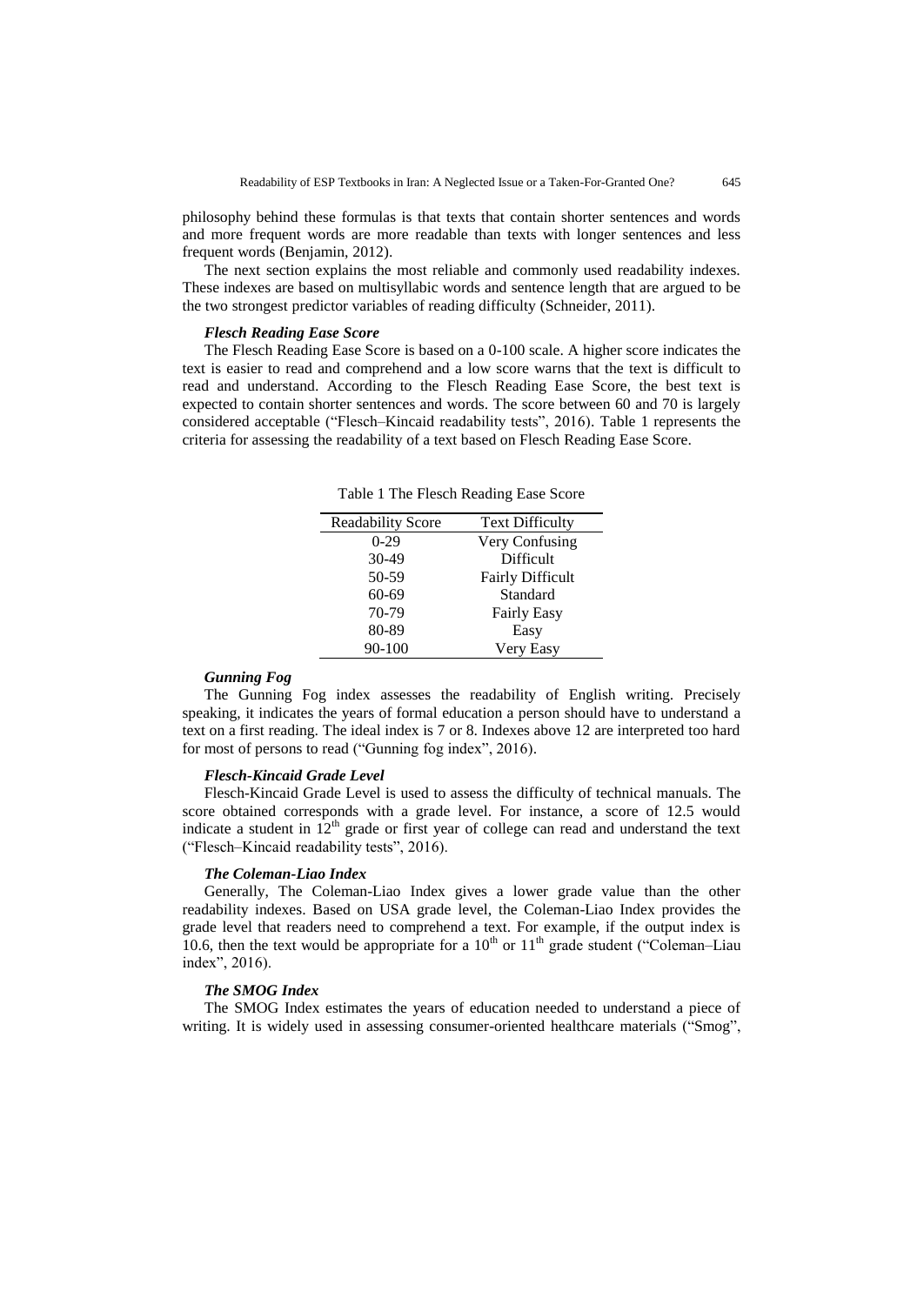2016). The SMOG Index is based on 100% reader comprehension and rates text difficulty two grade levels higher than the other comparable readability measures (Schneider, 2011).

### *Automated Readability Index*

The Automated Readability Index assesses the understandability of a text. Despite the other readability indexes, it relies on a factor of characters per word instead of the usual syllables per word. It is widely used on all different types of texts ("Automated readability index", 2016).

### *Linsear Write Formula*

Linsear Write Formula is readability metric for English texts; it is specifically developed for USA Air Force for assessing the technical manuals' readability ("Linsear write", 2016).

### 5. THE EMPIRICAL STUDIES

Heydari and Riazi (2012) compared the readability of the texts used in English as a foreign language context (EFL) evaluated by university EFL teachers and graduate students and calculated by Flesch readability. They observed that there was a significant difference between the teachers' and students' evaluations and the Flesch readability.

Cline (1972) investigated the readability of community college textbooks and the reading ability of the students using these books. He found that 11 of the 17 textbooks assessed were above the reading levels of 50 per cent of the students and 7 of the textbooks were above the reading levels of at least 75 per cent of the students. He stressed on the importance of readability in selecting textbooks.

In a more recent research, Robison, Roden, and Szabo (2015) found that the social studies textbooks were written above grade level reading based on readability indexes.

### 6. THE STUDY

This study set out to investigate the readability of the ESP textbooks published by SAMT which are used in Iranian universities. To this end, 11 ESP textbooks were randomly selected to cover almost all majors, namely humanities, science, medicine, and engineering. The selected books were: English for the students of physics, English for the students of engineering, English for the students of visual arts, English for the students of mechanization and mechanics of agricultural machinery, English for the students of veterinary medicine, English for the students of sociology, English for the students of agricultural extension and education, English for the students of psychology, English for the students of sciences, English for the students of applied physics, and English for the students of medicine. Then, 51 texts from different chapters of the books were randomly selected and analyzed. In choosing the texts, we selected texts from the beginning, middle, and the last chapters of the books. Then, the texts were analyzed by three online readability software available at [http://www.readabilityformulas.com/flesch-grade-level](http://www.readabilityformulas.com/flesch-grade-level-readability-formula.php)[readability-formula.php,](http://www.readabilityformulas.com/flesch-grade-level-readability-formula.php) [read-able.com,](../my%20written-and%20in%20progress%20articles/my%20written-and%20in%20progress%20articles/in%20progress%20articles/ESP%20manuscript%20Files/ESP%20Manuscript%20submitted%20to%20TESOL/read-able.com) and [https://readability-score.com.](https://readability-score.com/) The next section of the article explains the results of the data analysis in detail.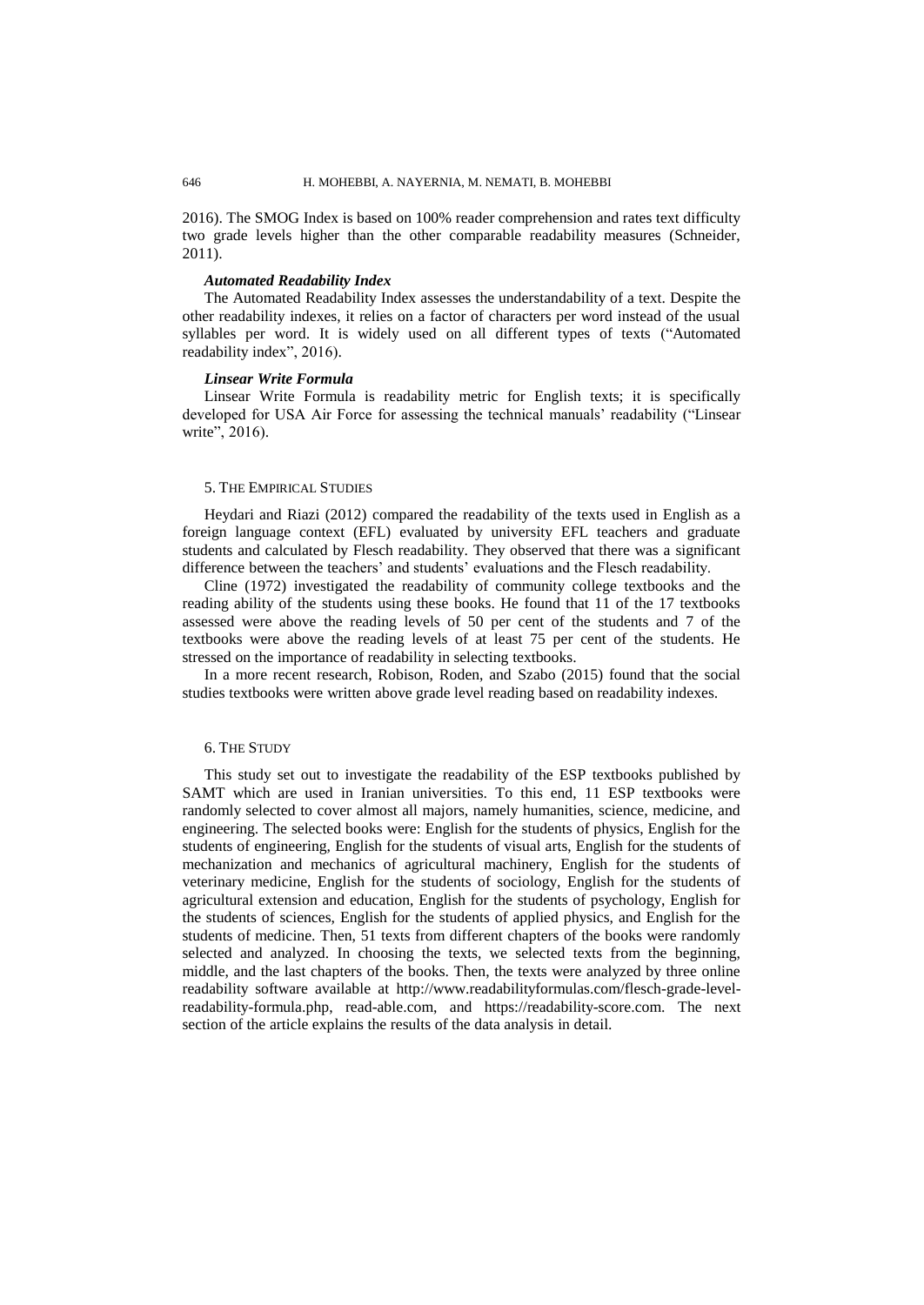### 7. RESULTS

Grootens-Wiegers, De Vries, Vossen, and Van den Broek (2015) warned against that different readability formulas can yield significantly different results. Therefore, we used multiple readability formulas to supplement each other and have nore reliable result and a much more comprehensive picture of the readability of the texts used in the ESP textbooks used in Iranian context.

Table 2 represents the readability indexes of the texts analyzed based on seven main readability indexes: Flesch Reading Ease Score, Gunning Fog, Flesch-Kincaid Grade

| Text             | Flesch<br><b>Reading Ease</b><br>Score | Gunni<br>ng Fog | Flesch-<br>Kincaid<br>Grade | The<br>Coleman-<br>Liau Index | The          | Automate<br>SMOG Index d Readability<br>Index | Linsear<br>Write<br>Formula |
|------------------|----------------------------------------|-----------------|-----------------------------|-------------------------------|--------------|-----------------------------------------------|-----------------------------|
|                  |                                        |                 | Level                       |                               |              |                                               |                             |
| $\,1$            | 40.2                                   | 15.3            | 11.6                        | 13                            | 11           | 11.2                                          | 11.6                        |
| $\overline{c}$   | 25.4                                   | 17.9            | 15                          | 15                            | 13.5         | 15.2                                          | 16                          |
| 3                | 40.7                                   | 13.7            | 11.2                        | 13                            | 10.2         | 10.7                                          | 9.4                         |
| $\overline{4}$   | 39.7                                   | 15.6            | 11.6                        | 15                            | 11.1         | 12.3                                          | 11.5                        |
| 5                | 36.7                                   | 16.8            | 12.2                        | 14                            | 12           | 12.3                                          | 12.5                        |
| 6                | 22.1                                   | 17.8            | 15                          | 16                            | 13.7         | 15.3                                          | 15.4                        |
| $\boldsymbol{7}$ | 49.5                                   | 13.4            | 10.5                        | 12                            | 9.9          | 10.9                                          | 11.3                        |
| 8                | 24.1                                   | 18.1            | 15.5                        | 14                            | 13.2         | 15.3                                          | 16.5                        |
| 9                | 28.1                                   | 16.6            | 14.2                        | 15                            | 12.5         | 14.9                                          | 14.5                        |
| 10               | 53.8                                   | 12.7            | 10.1                        | 11                            | 9.3          | 10.1                                          | 11.3                        |
| 11               | 14.5                                   | 20.9            | 18.2                        | 17                            | 15.5         | 20.2                                          | 21.3                        |
| 12               | 47.5                                   | 14.1            | 11.1                        | 11                            | 10.7         | 10.5                                          | 12.4                        |
| 13               | 22.1                                   | 19.1            | 14.9                        | 15                            | 13.8         | 14.5                                          | 15.3                        |
| 14               | 24.3                                   | 17.6            | 13.9                        | 14<br>12                      | 13.0         | 12.5                                          | 13.3                        |
| 15               | 38.9                                   | 15.2            | 12.9                        |                               | 11.4         | 12.6                                          | 14.0                        |
| 16<br>17         | 52.7<br>32.1                           | 14.4<br>18.2    | 11.4<br>15.4                | 10<br>12                      | 10.5<br>13.2 | 12.2<br>15.9                                  | 14.4<br>18.5                |
| 18               | 19.6                                   | 18.4            | 15.2                        | 16                            | 13.1         | 14.9                                          | 14.6                        |
| 19               | 52.6                                   | 12.3            | 10.3                        | 10                            | 9.2          | 9.9                                           | 11.3                        |
| 20               | 27.5                                   | 17.9            | 15.1                        | 14                            | 13           | 15.7                                          | 16.5                        |
| 21               | 35.6                                   | 15.3            | 12.5                        | 14                            | 11.5         | 12.4                                          | 12.4                        |
| 22               | 36.6                                   | 20.1            | 16.5                        | 11                            | 13.8         | 18                                            | 22.5                        |
| 23               | 46.3                                   | 15.9            | 12.4                        | 10                            | 11.7         | 12.2                                          | 15.4                        |
| 24               | 51.0                                   | 15.7            | 11.8                        | 10                            | 11.5         | 12.3                                          | 15.3                        |
| 25               | 69.3                                   | 11.9            | 8.3                         | 7.0                           | 8.4          | 8.1                                           | 11.5                        |
| 26               | 33.3                                   | 18.3            | 14.4                        | 12                            | 13.4         | 13.8                                          | 17.1                        |
| 27               | 64.4                                   | 12.3            | 9.2                         | 8.0                           | 9.0          | 8.7                                           | 12.2                        |
| 28               | 59.5                                   | 12.8            | 9.2                         | 8.0                           | 9.3          | 7.6                                           | 11.1                        |
| 29               | 44.5                                   | 16.4            | 13                          | 9.0                           | 11.8         | 12.3                                          | 16.2                        |
| 30               | 28.3                                   | 21.7            | 17                          | 12                            | 15.4         | 17.9                                          | 22.8                        |
| 31               | 20.2                                   | 23.7            | 19.3                        | 13                            | 16.9         | 20.7                                          | 26.5                        |
| 32               | 40.3                                   | 16              | 12.9                        | 12                            | 11.9         | 13.3                                          | 14.9                        |
| 33               | 40.7                                   | 14.2            | 12.1                        | 12                            | 10.8         | 11.5                                          | 12.5                        |
| 34               | 39.6                                   | 16.1            | 13.6                        | 12                            | 11.9         | 14                                            | 16.1                        |
| 35               | 53.4                                   | 13.7            | 10.9                        | 10                            | 9.9          | 10.7                                          | 13.0                        |
| 36               | 34.0                                   | 15.2            | 12.9                        | 14                            | 11.3         | 12.6                                          | 12.7                        |
| 37               | 49.9                                   | 14.7            | 11.4                        | 10                            | 10.8         | 11                                            | 13.6                        |
| 38               | 59.5                                   | 12.2            | 9.6                         | 9.0                           | 8.9          | 9.5                                           | 11.6                        |
| 39               | 46.2                                   | 14.7            | 11.1                        | 13                            | 10.8         | 11.5                                          | 12.1                        |
| 40               | 47.3                                   | 13.2            | 10.2                        | 12                            | 9.8          | 9.9                                           | 8.9                         |
| 41               | 52.7                                   | 12.7            | 9.9                         | 11                            | 9.6          | 9.7                                           | 10.8                        |
| 42               | 56.4                                   | 13.3            | 11                          | $10\,$                        | 9.1          | 11.7                                          | 13.6                        |
| 43               | 48.2                                   | 13.8            | 11.3                        | 12                            | 10.1         | 12.2                                          | 12.6                        |
| 44               | 58.3                                   | 12.4            | 8.3                         | 12                            | 9            | 8.5                                           | 07.8                        |
| 45               | 24.7                                   | 22.4            | 18.1                        | 13                            | 15.8         | 19.9                                          | 24.3                        |
| 46               | 37.2                                   | 14.8            | 12.1                        | 14                            | 10.9         | 12.3                                          | 11.7                        |
| 47               | 64.4                                   | $10.8\,$        | 8.2                         | 9.0                           | 7.8          | 8.0                                           | 08.7                        |
| 48               | 40.9                                   | 15.3            | 11.8                        | 13                            | 11.1         | 11.8                                          | 12.3                        |
| 49               | 58.8                                   | 13.2            | 9.5                         | 9.0                           | 9.7          | 9.0                                           | 11.7                        |
| 50               | 39.3                                   | 18.5            | 14.7                        | 11                            | 13.4         | 15.5                                          | 19.3                        |
| 51               | 32.6                                   | 18.8            | 14.9                        | 12                            | 13.8         | 14.8                                          | 18.2                        |

Table 2 The results of main readability indexes of the texts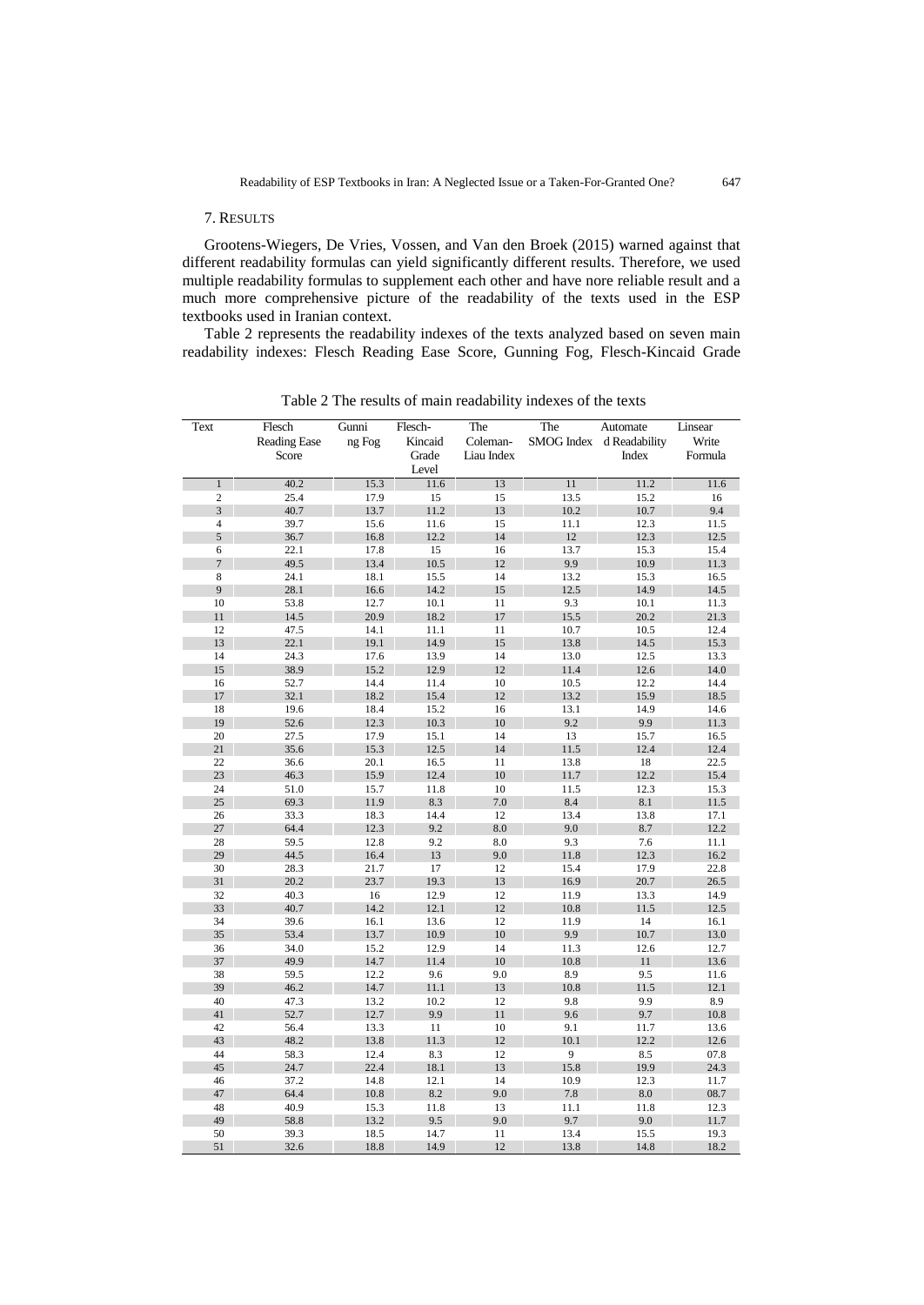### 648 H. MOHEBBI, A. NAYERNIA, M. NEMATI, B. MOHEBBI

Level, The Coleman-Liau Index, The SMOG Index, Automated Readability Index, and Linsear Write Formula. As Table 2 clearly indicates, the majority of the texts were difficult to read and comprehend. It is imperative to mention that the data should also be interpreted contextually according to the ESP status in Iran. Therefore, the majority of the texts included in various ESP textbooks published by SAMT do not seem appropriate for Iranian ESP students because as already highlighted Iranian undergraduate and graduate students are at beginner and/or pre-intermediate English proficiency levels.

Table 3 shows the descriptive statistics of the main readability indexes of the texts analyzed.

| Readability Index                  | Mean  | SD.   | Variance |
|------------------------------------|-------|-------|----------|
| <b>Flesch Reading Ease Score</b>   | 41.28 | 13.30 | 177.01   |
| Gunning Fog                        | 15.80 | 2.90  | 8.45     |
| Flesch-Kincaid Grade Level         | 12.61 | 2.65  | 7.06     |
| The Coleman-Liau Index             | 12.01 | 2.24  | 5.06     |
| The SMOG Index                     | 11.54 | 2.05  | 4.22     |
| <b>Automated Readability Index</b> | 12.71 | 3.10  | 9.61     |
| Linsear Write Formula              | 14.33 | 3.95  | 15.67    |

Table 3. The descriptive statistics of the main readability indexes of the texts

Figures 1 and 2 exhibit the summary of the results of the readability indexes by Flesch Reading Ease Score and Gunning Fog.



## **Flesch Reading Ease Score**

Fig. 1 The Flesch Reading Ease Score output of the texts



*Fig.2* The Gunning Fog output of the texts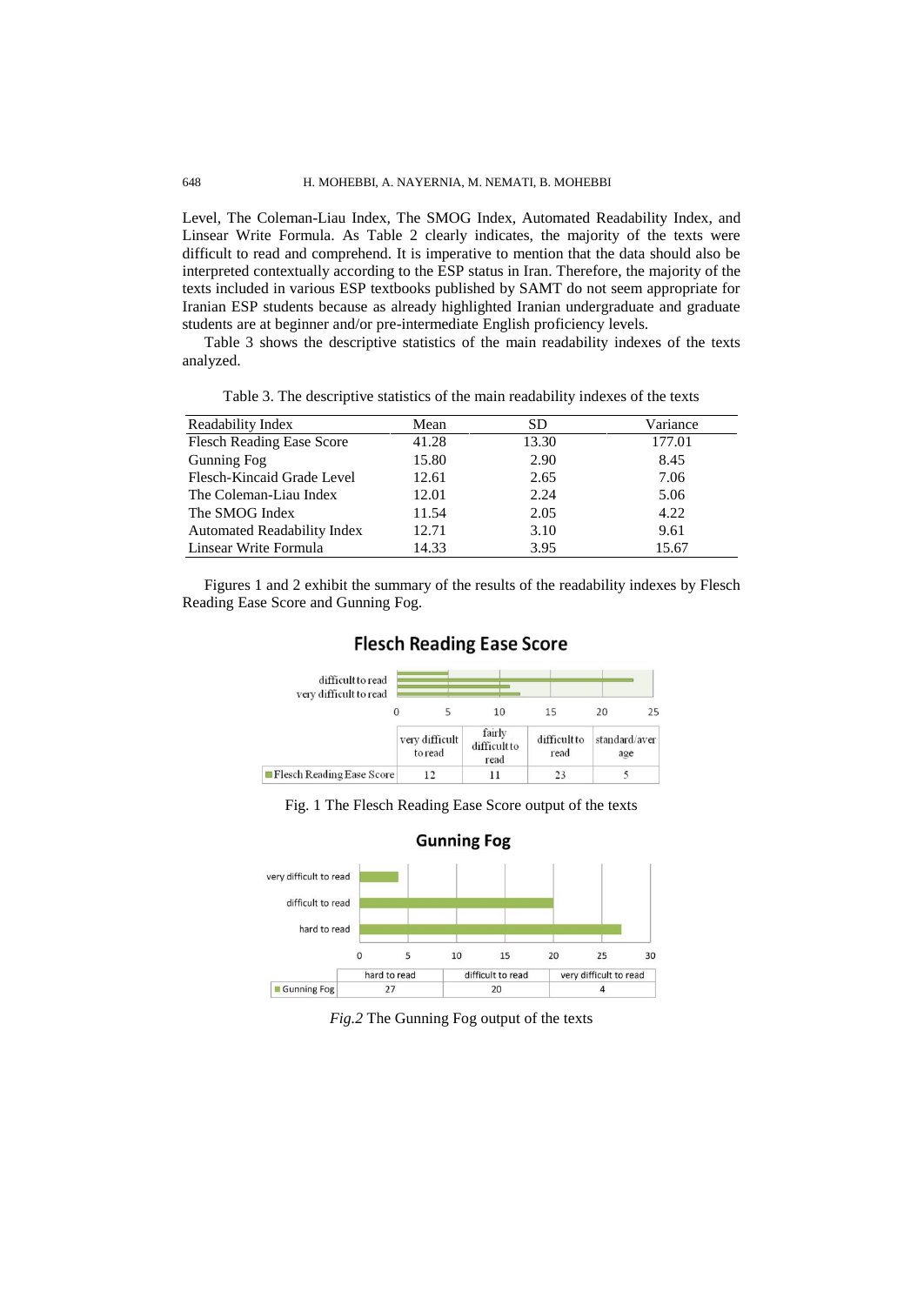As Figures 1 and 2 and Table 3 represent, the majority of the texts were difficult to read. Moreover, the data analysis revealed that based on Flesch-Kincaid Grade Level, 54% of the texts were appropriate for junior and high school levels and 31% and 13% of the texts were appropriate for college and college graduate and above students, respectively. In addition, according to Coleman-Liau Index 60%, 25%, and 13% of the texts were appropriate for junior and high school, college, and graduate college students, respectively. The results of the SMOG Index, also, revealed that 28% of the texts were suitable for college students and 6% of the texts were appropriate for graduate college students.

### 8. DISCUSSION

The findings of the study revealed that, surprisingly enough, the majority of the texts used in the ESP textbooks published by SAMT were not appropriate for Iranian college students attending ESP courses. There has been a paucity of research with regard to studies centered on ESP textbooks. This study might provide valuable information for SAMT, materials developers, researchers, and teachers regarding the ESP textbooks used at Iranian universities context.

Unfortunately, as Wray and Janan (2013) rightly mentioned, the visibility and importance of readability has declined in the education literature. We are in urgent need of more studies investigating the readability issue. Readability indexes can provide the basic data on which one can make informed decisions about the syllabus design and developing materials (Gaies, 1979). However, as McConnell (1983) warned, placing blind faith in numbers would be simple but costly mistake; hence, readability indexes should be just one of the factors to be taken into account in developing materials. It is tempting to suggest that intended target audience is a key determinant of readability of a text (Tinkler & Woods, 2013). The readability indexes used in this study are the most commonly accepted and applied ones but it should be highlighted that these formulas are devoid of qualitative variables, namely vocabulary level, syntax and organizational of material, the cohesiveness of the discussion, the complexity of ideas and arguments, reinforcement through restatement and repetition, writing style, and discourse markers (McConnell, 1983). Also, as the current theories underscore, the individual differences, in particular motivation and aptitude and the amount of involvement of learners also play key roles in reading and comprehending a text. Moreover, due to the fact that the readability formulas were generally developed for assessing the readability of materials to be used by an individual learner in an unsupervised situation, certain factors which might lower the text difficulty for classroom have been ignored (Kerr, 1949).

No readability score per se is the complete and definite answer to assessing texts. The readability formulas have faced severe criticisms for being simplistic, relying on formal properties of a text, being based on only word length and frequency and sentence length, not being compatible with current linguistic analyses, and neglecting the semantic, pragmatic, psycho- and sociolinguistic aspects of language (Lenzner, 2014). Similarly, Oakland and Lane (2004) argued that the readability formulas do not take into account the structure-level features such as inference load or story structure that also exert an influence on text difficulty. In the same vein, Fulcher (1997) remarked that these formulas ignore other aspects of texts like font size and type, illustration and color,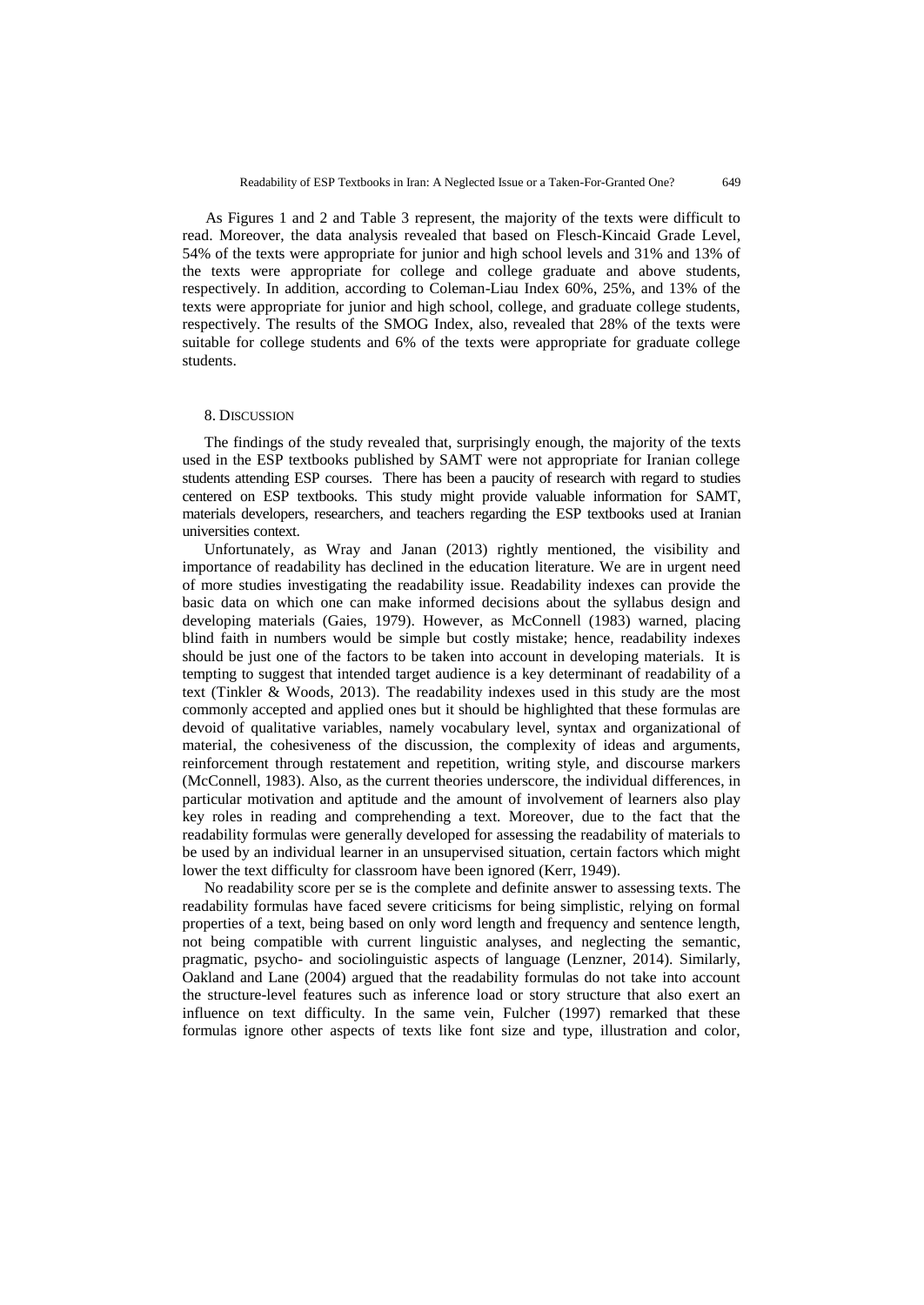### 650 H. MOHEBBI, A. NAYERNIA, M. NEMATI, B. MOHEBBI

specialist use of lexical items, conceptual and propositional complexity, textual organization, and syntax and factors relating to the target readers such as background knowledge, topic familiarity, interest in the subject, level of general education, reading speed and strategies, and also need of learners. Therefore, in conclusion, on the one hand, researchers need to improve the validity of readability measures and on the other hand, material developers should pay close attention to the readability of the materials adopted. The finding of this study is expected to motivate Iranian policymakers and materials developers to reconsider the ESP textbooks used at universities.

### 9. CONCLUDING REMARKS: THE IMPLICATIONS, LIMITATIONS, AND SUGGESTIONS

The ESP textbooks' readability studies might be invaluable for shedding more light on the quality and appropriateness of the materials used in ESP classrooms. The findings of this study and further research in this field would be useful for ESP materials developers. As the data analysis indicated, the texts used in the ESP textbooks in Iran are not appropriate for Iranian ESP undergraduate and graduate students.

A word of caution is in order; it should be highlighted that readability of texts is only one of the variables that exert an influence on the appropriateness of a textbook selection. Exclusive dependence on readability formulas might be a pitfall which should be avoided through triangulating by using other readability measurements.

Although the perceived obstacles and problems are still present in ESP courses in Iran, we hope this study might provide a renewed impetus for further research investigating critically the main problems of ESP courses in Iran, in particular the time, learners' proficiency, ESP instructors, and textbooks. Future researcher can analyze more texts and textbooks using different objective and subjective measures. Also, this study should encourage researchers to assess the readability of the ESP textbooks in other countries too.

Valid criticisms have also been leveled against readability measures; in a seminal paper, Armbruster, Osborn, and Davison (1985, p. 18) warned that "these formulas may not be very useful in selecting textbooks and that, in fact, they may adversely affect the quality of textbook writing." However, one cannot ignore readability index as an indicator of text difficulty. Benjamin (2012) claims that developments in assessing text difficulty in the past two decades lend support to the validity of some of the more traditional readability indexes. An important further step can be examining other ways for assessing the readability of texts; for instance, Crossley, Greenfield, and McNamara (2008) suggested Coh-Metrix as a cognitively-based readability index to assess text cohesion and text difficulty on different measures of language and discourse which connects the latest developments in computational linguistics and discourse processing (Crossley & McNamara, 2008) which results in multilevel analyses of textual difficulty (Elfenbein, 2011; Graesser, McNamara, Kulikowich, 2011). Therefore, another avenue for further research is to analyze the texts of ESP textbooks by Coh-Metrix.

As another option, Lexile Framework is designed which analyzes texts based on word frequency and sentence length. But, Krashen (2001) calls this framework as unnecessary and potentially harmful because it limits the available reading options for extensive reading. Similarly, as Harrison and Bakker (1998) argue, lexical density of a text and cloze procedure might be a more reliable and valid indicator of the readability of a text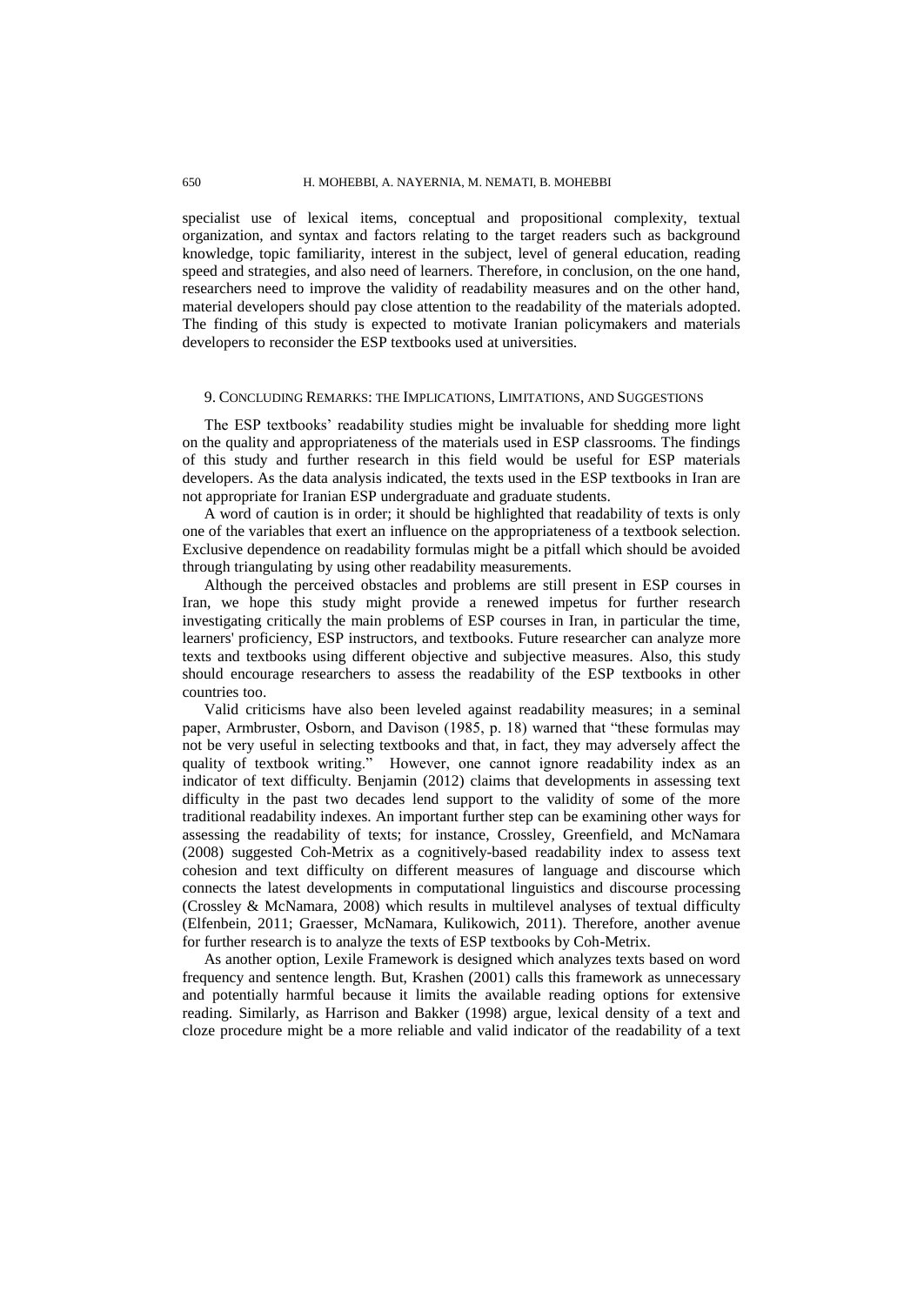than readability formulas. Begeny and Greene (2014) encouraged researchers and practitioners to go beyond readability formula in assessing text difficulty. Chavkin (1997) concluded that although teachers should be aware of readability as a criterion in textbook selection, but readability formulas are not an end in themselves. In a recent paper, Hertley (2016) recommends that we should have different readability measures for different tasks. He suggests that we could have discipline related, ability related, age related measures as well as a combination of these measures which would result in much more valid readability measure. Similarly, Chen (2016) suggested taking into account vocabulary and structure complexity in measuring text difficulty. Also, the teachers' and learners' voicing regarding the ESP syllabus and textbooks are missing too which need research.

Concisely, from the practical perspective, this study provides implications for teachers who are responsible for the textbooks they choose and use, for material developers, and for textbook publishers. Contextually speaking, most importantly, the findings of this study might provide impetus for SAMT authorities to reconsider and revise the ESP textbooks.

### **REFERENCES**

Atai*,* M. R., & Mazlum, F. (2013). English language teaching curriculum in Iran:

- Planning and practice. *The Curriculum Journal, 24*(3), 389–411.
- Automated readability index. (2016). Retrieved from https://en.wikipedia.org/wiki/ Automated\_readability\_index
- Armbruster, B. B., & Anderson, T. H. (1988). On selecting considerate content textbooks. *Remedial and Special Education, 96*(1), 47–52.
- Armbruster, B. B., Osborn, J. H., & Davison, A. L. (1985). Readability formulas may be dangerous to your textbooks. *Educational Leadership*, *42*, 18-20.
- Arnó *Macià*, E. (2012). The role of technology in teaching languages for specific purposes courses. *The Modern Language Journal, 96*(s1), 89–104.
- Bailin, A., & Greeneafstein, A. (2001). The linguistic assumptions underlying readability formulae: A critique. *Language and Communication, 21*, 285–301.
- Basturkmen, H. (2003). Specificity and ESP course design. *RELC Journal, 34*(1)*,* 48–63.
- Begeny, J. C., & Greene, D. J. (2014). Can readability formulas be used to successfully gauge difficulty of reading materials? *Psychology in the Schools, 51*(2), 198–215.
- Benjamin, R. G. (2012). Reconstructing readability: Recent developments and recommendations in the analysis of text difficulty. *Educational Psychology Review, 24*(1), 63–88.
- Belcher, D. D. (2004). Trends in teaching English for specific purposes. *Annual Review of Applied Linguistics, 24,* 165–186.
- Belcher, D. D. (2006). English for specific purposes: Teaching to perceived needs and imagined futures in worlds of work, study, and everyday life. *TESOL Quarterly, 40*(1)*,* 133–156.
- Brunfaut, T. (2014). English for specific purposes: Current and future issues. *Language Assessment Quarterly, 11*(2)*,* 216–225.
- Chavkin, L. (1997). Readability and reading ease revisited: State-adopted science textbooks. *The Clearing House: A Journal of Educational Strategies, Issues and Ideas, 70*(3), 151–154.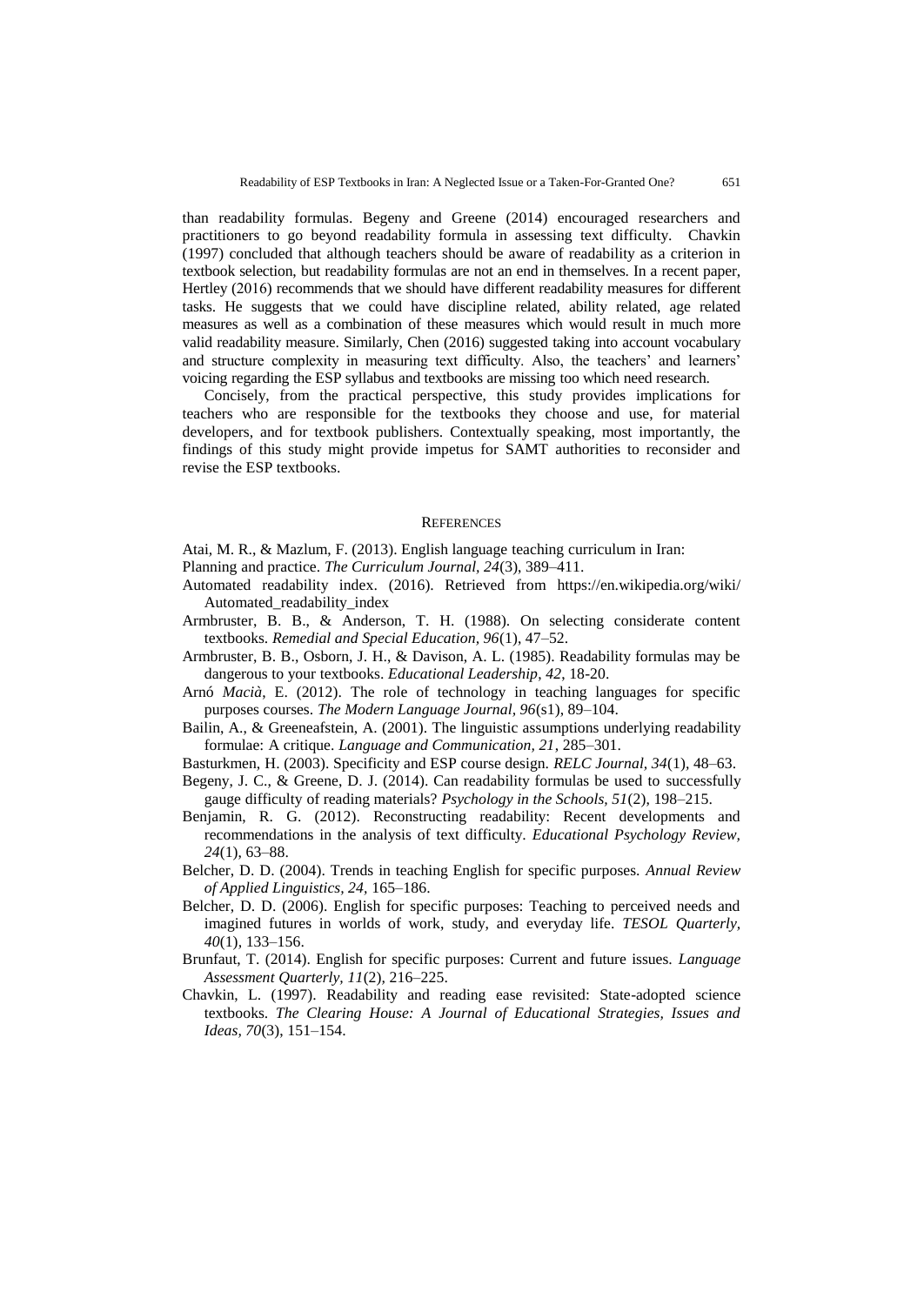Chen, A. C. (2016). A critical evaluation of text difficulty development in ELT textbook series: A corpus-based approach using neighbor clustering. *System, 58*, 64–81.

- Cline, T. A. (1972). Readability of community college textbooks and the reading ability of the students who use them. *Journal of Reading Behavior, 5*(2), 110–118.
- Coleman–Liau index. (2016). Retrieved from

https://en.wikipedia.org/wiki/coleman%e2%80%93liau\_index

- Crossley, S. A., & McNamara, D. S. (2008). Assessing L2 reading texts as the intermediate level: An approximate replication of Crossley, Louwerse, McCarthy & McNamara (2007). *Language Teaching, 41*(3), 409–429.
- Crossley, S. A., Greenfield, J., & McNamara, D. S. (2008). Assessing text readability using cognitively based indices. *TESOL Quarterly, 42*(3), 475–493.
- Davies, A. (2001). The logic of testing languages for specific purposes. *Language Testing, 18*(2)*,* 133–147.
- Elfenbein, A. (2011). Research in text and the uses of Coh-Metrix. *Educational Researcher, 40*(5)*,* 246–248.
- Emery, H. J. (2014). Developments in LSP testing 30 years on? The case of Aviation English. *Language Assessment Quarterly, 11*(2)*,* 198–215.
- Flesch–Kincaid readability tests. (2016). Retrieved from [https://en.wikipedia.org/wiki/](https://en.wikipedia.org/wiki/Flesch%E2%80%93Kincaid_readability_tests#Flesch.E2.80.93Kincaid_Grade_Level) [Flesch%E2%80%93Kincaid\\_readability\\_tests#Flesch.E2.80.93Kincaid\\_Grade\\_Level](https://en.wikipedia.org/wiki/Flesch%E2%80%93Kincaid_readability_tests#Flesch.E2.80.93Kincaid_Grade_Level)
- Fox, E. (2009). The role of reader characteristics in processing and learning from informational text. *Review of Educational Research, 79*(1), 197–261.
- Fulcher, G. (1997). Text difficulty and accessibility: Reading formulae and expert judgement. *System, 25*(4), 497–513.
- Gaies, S. J. (1979). Linguistic input in formal second language learning: The issues of syntactic gradation and readability in ESL materials. *TESOL Quarterly, 13*(1), 41–50.
- Graesser, A. C., McNamara, D. S., & Kulikowich, J. M. (2011). Coh-Metrix: Providing multilevel analyses of text characteristics. *Educational Researcher, 40*(5), 223–234.
- Grootens-Wiegers, P., De Vries, M. C., Vossen, T. E., & Van den Broek, J. M. (2015). Readability and visuals in medical research information forms for children and adolescents. *Science Communication, 37*(1), 89–117.
- Grosse*,* C. U., & Voght, G. (2012). The continuing evolution of languages for specific purposes. *The Modern Language Journal, 96*(s1), 190–202.
- Gunning fog index. (2016). Retrieved from https://en.wikipedia.org/wiki/Gunning\_ fog\_index
- Harrison, S., & Bakker, P. (1998). Two new readability predictors for the professional writer: Pilot trials. *Journal of Research in Reading, 21*(2), 121–138.
- Hartley, J. (2016). Is time up for the Flesch measure of reading ease? *Scientometrics*,  $107(3)$ , 1523–1526.
- Hayati, A. M. (2008). Teaching English for special purposes in Iran: Problems and suggestions. *Arts and Humanities in Higher Education, 7*(2), 149–164.
- Heydari, P., & Riazi, A. M. (2012). Readability of texts: Human evaluation versus computer index. *Mediterranean Journal of Social Sciences, 3*(1), 177–190.
- Johns, A. M., & Dudley-Evans, T. (1991). English for specific purposes: International in scope, specific in purpose. *TESOL Quarterly, 25*(2)*,* 297–314.
- Kalyuga, S. (2009). *Managing cognitive load in adaptive multimedia learning.* New York: Information Science Reference.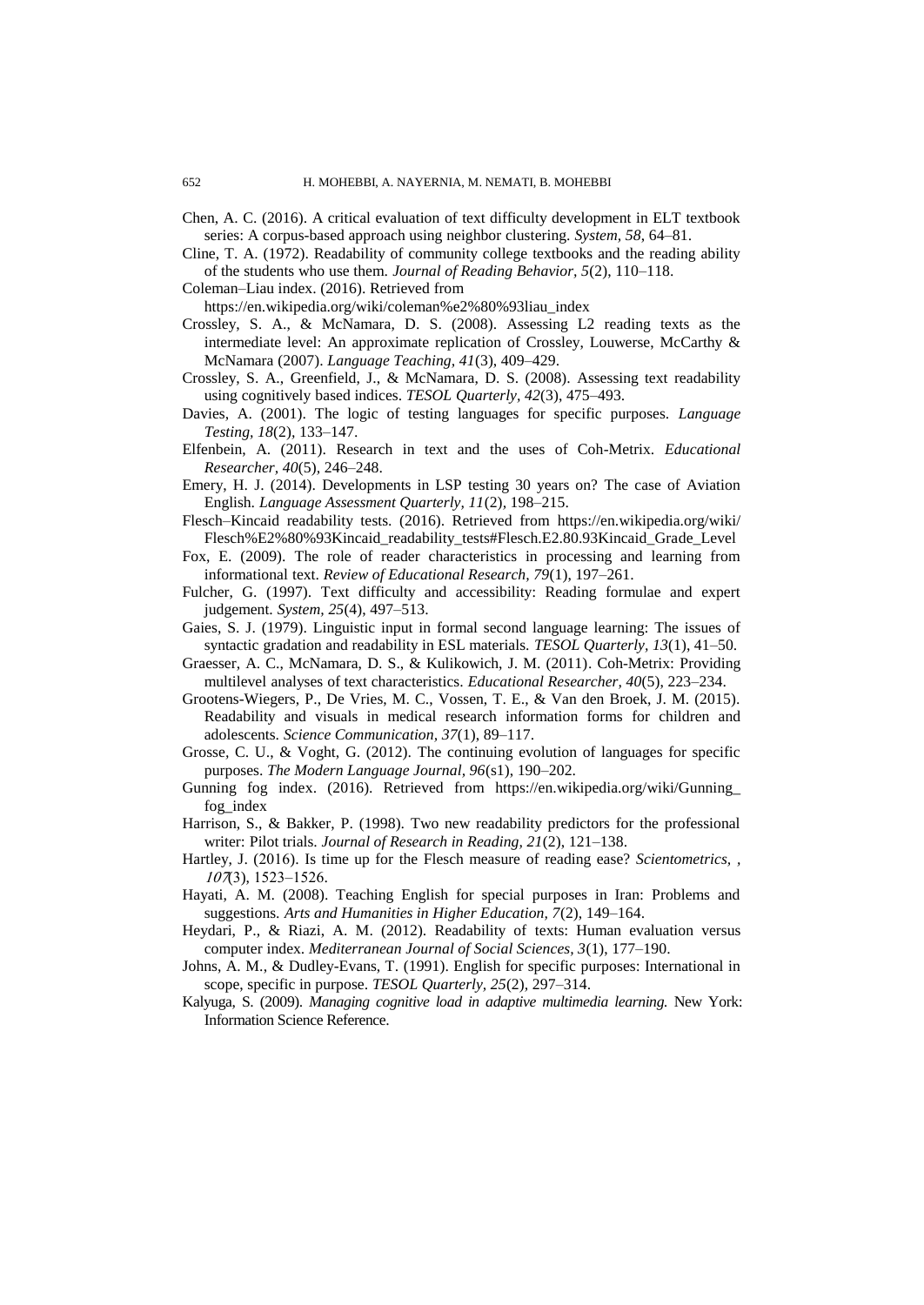- Kendeou, P., Muis, K. R., & Fulton, S. (2011). Reader and text factors in reading comprehension processes. *Journal of Research in Reading*, *34*(4)*,* 365–383.
- Kerr, M. (1949). Use of readability formulas in selecting textbooks. *The Elementary School Journal, 19*(7), 411–414.
- Krashen, S. (2001). The Lexile framework: Unnecessary and potentially harmful. *CSLA Journal, 24*(2), 25–26.
- Lenzner, T. (2014). Are readability formulas valid tools for assessing survey question difficulty? *Sociological Methods & Research, 43*(4), 677–698.
- Leroy, G., Kauchak, D., & Mouradi, O. (2013). A user-study measuring the effects of lexical simplification and coherence enhancement on perceived and actual text difficulty. *International Journal of Medical Informatics, 82*, 717–730.
- Linsear write. (2016). Retrieved from https://en.wikipedia.org/wiki/Linsear\_Write
- Mayer, R. E., & Moreno, R. (2010). Techniques that reduce extraneous cognitive load and manage intrinsic cognitive load during multimedia learning. In J. L. Plass, R. Moreno, & R. Brunken (Eds.), *Cognitive load theory* (pp. 131– 152). New York: Cambridge University Press.
- McConnell, C. (1983). Readability: Blind faith in numbers? *The Journal of Economic Education, 14*(1), 65–71.

McDonough, J. (2010). English for specific purposes: A survey review of current materials. *ELT Journal, 64*(4)*,* 462–477.

Moreno, R. & Park, B. (2010). Cognitive load theory: Historical development and relation to other theories. In J. L. Plass, R. Moreno, & R. Brunken (Eds.), *Cognitive load theory* (pp. 9–28). New York: Cambridge University Press.

Oakland, T., & Lane, H. B. (2004). Language, reading, and readability formulas:

Implications for developing and adapting tests. *International Journal of Testing, 4*(3), 239–252.

O'Sullivan*,* B. (2012). Assessment issues in languages for specific purposes. *The Modern Language Journal, 96*(s1), 71–88.

- Parker, R. I., Hasbrouck, J. E., & Weaver, L. (2001). Spanish readability formulas for elementary-level texts: A validation study. *Reading & Writing Quarterly: Overcoming Learning Difficulties, 17*(4), 307–322.
- Pulido, D. (2007). The effects of topic familiarity and passage sight vocabulary on L2 lexical inferencing and retention through reading. *Applied Linguistics, 28*(1)*,* 66–86.
- Reed, R. K., & Kershaw-Herrera, S. (2016). An examination of text complexity as characterized by readability and cohesion. *The Journal of Experimental Education, 84*(1), 75–97.
- Robison*,* T., Roden, T., & Szabo, S. (2015). Readability levels show that social studies

textbooks are written above grade level reading. *Journal of Teacher Action* 

*Research, 1*(2), 100–112.

Sadeghi, K., & Richards, J. C. (2016). The idea of English in Iran: An example from Urmia. *Journal of Multilingual and Multicultural Development, 37*(4), 419–434.

Sawyer, M. H. (1991). A review of research in revising instructional text. *Journal of Reading Behavior, 23*(3)*,* 307–333.

Schneider, D. E. (2011). Assessing the readability of college textbooks in public speaking: Attending to entry level instruction. *Communication Teacher, 25*(4), 246–255.

Kasule, D. (2011). Textbook readability and ESL learners. *Reading and Writing, 2*(1), 63–76.